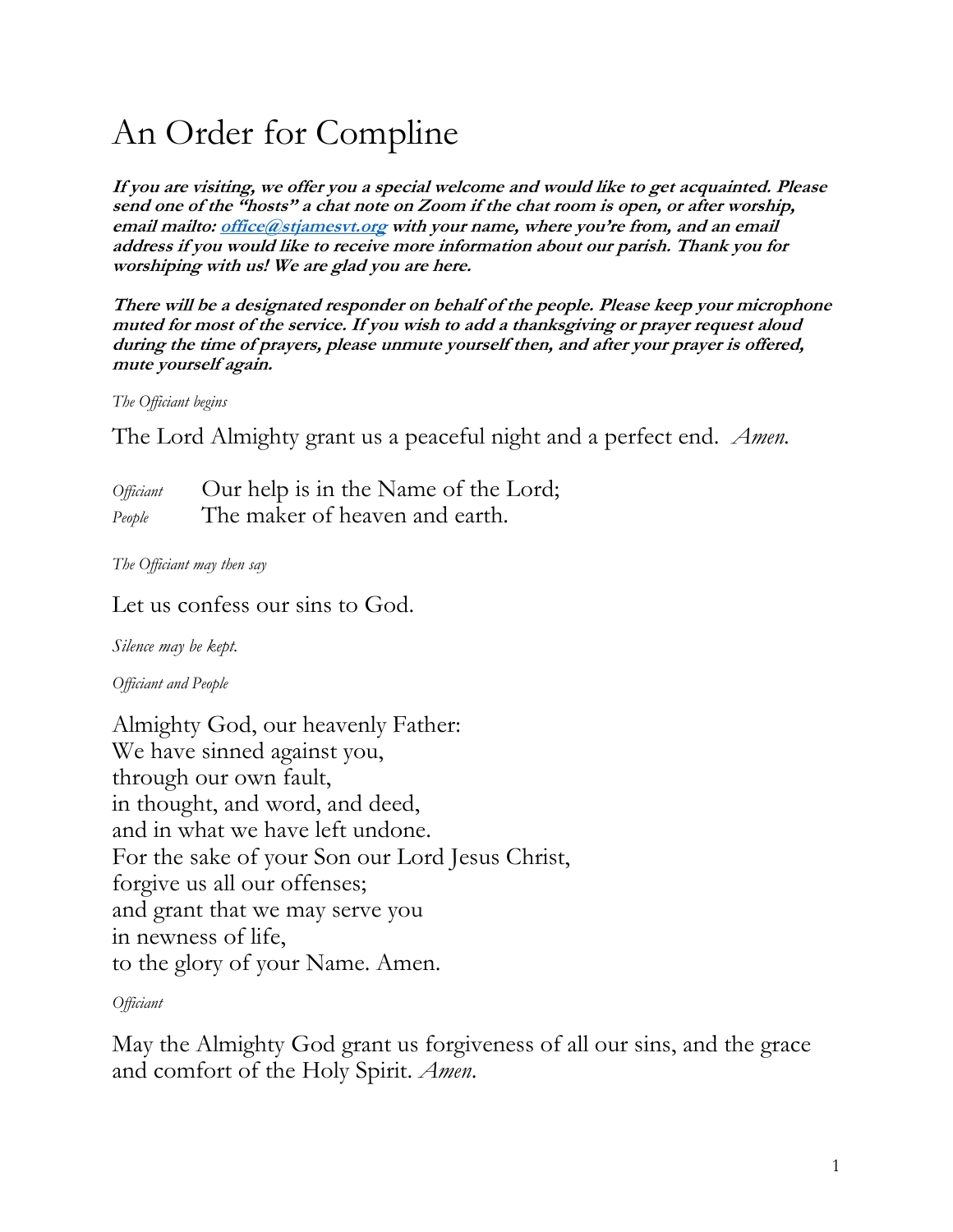*The Officiant then says*

O God, make speed to save us. *People* O Lord, make haste to help us.

#### *Officiant and People*

Glory to the Father, and to the Son, and to the Holy Spirit: as it was in the beginning, is now, and will be for ever. Amen.

*One of the following Psalms is said in unison.*

### **Psalm 4** *Cum invocarem*

- <sup>1</sup> Answer me when I call, O God, defender of my cause; \* you set me free when I am hard-pressed; have mercy on me and hear my prayer.
- <sup>2</sup> "You mortals, how long will you dishonor my glory? \* how long will you worship dumb idols and run after false gods?"
- <sup>3</sup> Know that the Lord does wonders for the faithful; \* when I call upon the Lord, he will hear me.
- <sup>4</sup> Tremble, then, and do not sin; \* speak to your heart in silence upon your bed.

# <sup>5</sup> Offer the appointed sacrifices \* and put your trust in the Lord.

- <sup>6</sup> Many are saying,
	- "Oh, that we might see better times!" \*

Lift up the light of your countenance upon us, O Lord.

- <sup>7</sup> You have put gladness in my heart, \* more than when grain and wine and oil increase.
- <sup>8</sup> I lie down in peace; at once I fall asleep; \* for only you, Lord, make me dwell in safety.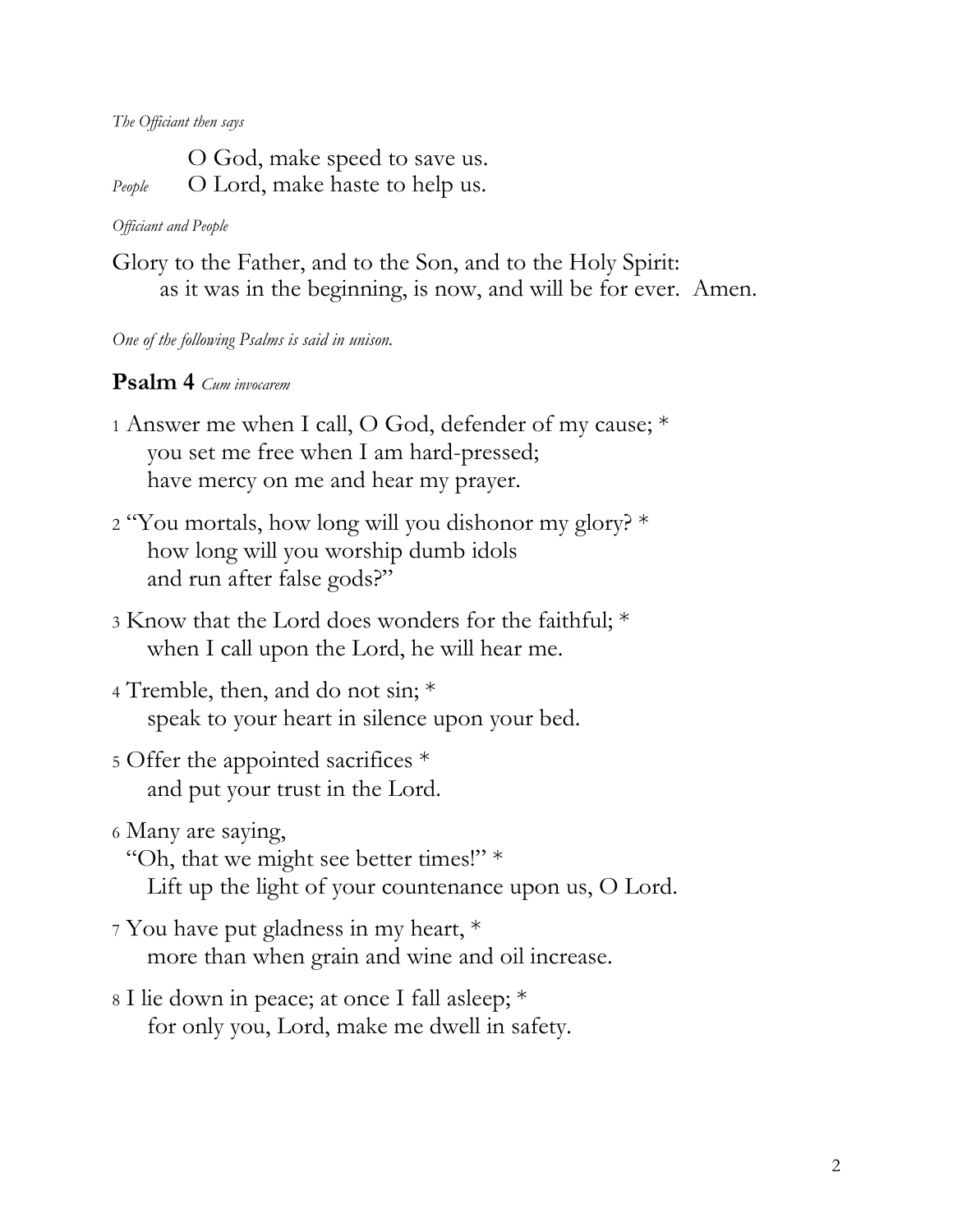#### *At the end of the Psalm is said*

Glory to the Father, and to the Son, and to the Holy Spirit: \* as it was in the beginning, is now, and will be for ever. Amen.

# **Psalm 31** *In te, Domine, speravi*

- <sup>1</sup> In you, O LORD, have I taken refuge; let me never be put to shame: \* deliver me in your righteousness.
- <sup>2</sup> Incline your ear to me; \* make haste to deliver me.
- <sup>3</sup> Be my strong rock, a castle to keep me safe, for you are my crag and my stronghold; \* for the sake of your Name, lead me and guide me.
- <sup>4</sup> Take me out of the net that they have secretly set for me, \* for you are my tower of strength.
- <sup>5</sup> Into your hands I commend my spirit, \* for you have redeemed me, O LORD, O God of truth.

#### *At the end of the Psalm is said*

Glory to the Father, and to the Son, and to the Holy Spirit: \* as it was in the beginning, is now, and will be for ever. Amen.

## **Psalm 91** *Qui habitat*

- 1 They who dwell in the shelter of the Most High  $*$ abide under the shadow of the Almighty.
- <sup>2</sup> They shall say to God, "You are my refuge and my stronghold, \* my God in whom I put my trust."
- <sup>3</sup> For God shall deliver you from the snare of the hunter \* and from the deadly pestilence.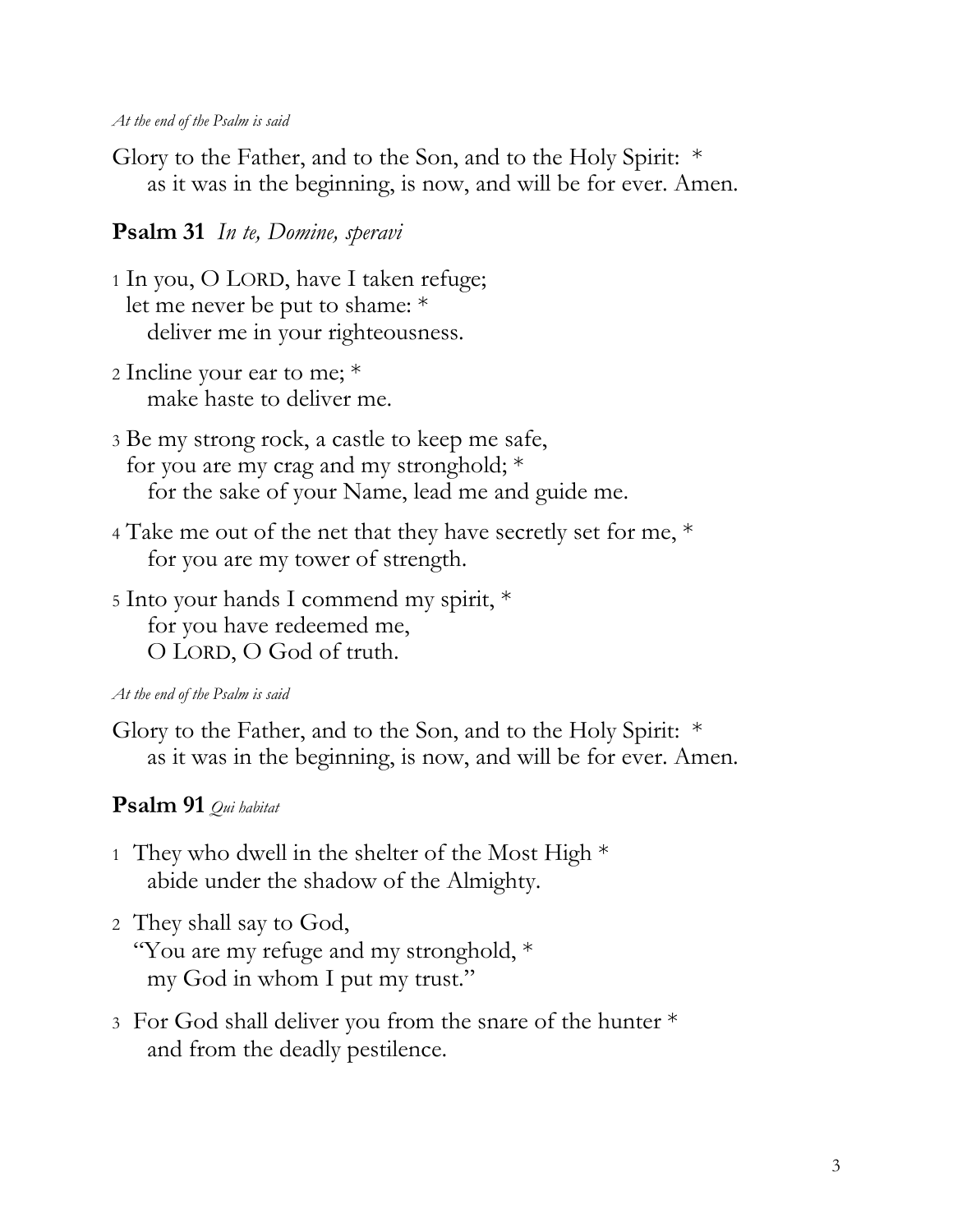- <sup>4</sup> God's pinions shall cover you, and under God's wings you shall find refuge; \* God's faithfulness shall be a shield and buckler.
- <sup>5</sup> You shall not be afraid of any terror by night, \* nor of the arrow that flies by day;
- <sup>6</sup> Of the plague that stalks in the darkness, \* nor of the sickness that lays waste at mid-day.
- <sup>7</sup> A thousand shall fall at your side and ten thousand at your right hand, \* but it shall not come near you.
- <sup>8</sup> Your eyes have only to behold \* to see the reward of the wicked.
- <sup>9</sup> Because you have made God your refuge, \* and the Most High your habitation,
- <sup>10</sup> There shall no evil happen to you, \* neither shall any plague come near your dwelling.
- <sup>11</sup> For God shall give the angels charge over you, \* to keep you in all your ways.
- <sup>12</sup> They shall bear you in their hands, \* lest you dash your foot against a stone.
- <sup>13</sup> You shall tread upon the lion and adder; \* you shall trample the young lion and the serpent under your feet.
- <sup>14</sup> Because you are bound to me in love, therefore will I deliver you; \* I will protect you, because you know my Name.
- <sup>15</sup> You shall call upon me, and I will answer you; \* I am with you in trouble; I will rescue you and bring you to honor.
- <sup>16</sup> With long life will I satisfy you, \* and show you my salvation. *(St. Helena Breviary version)*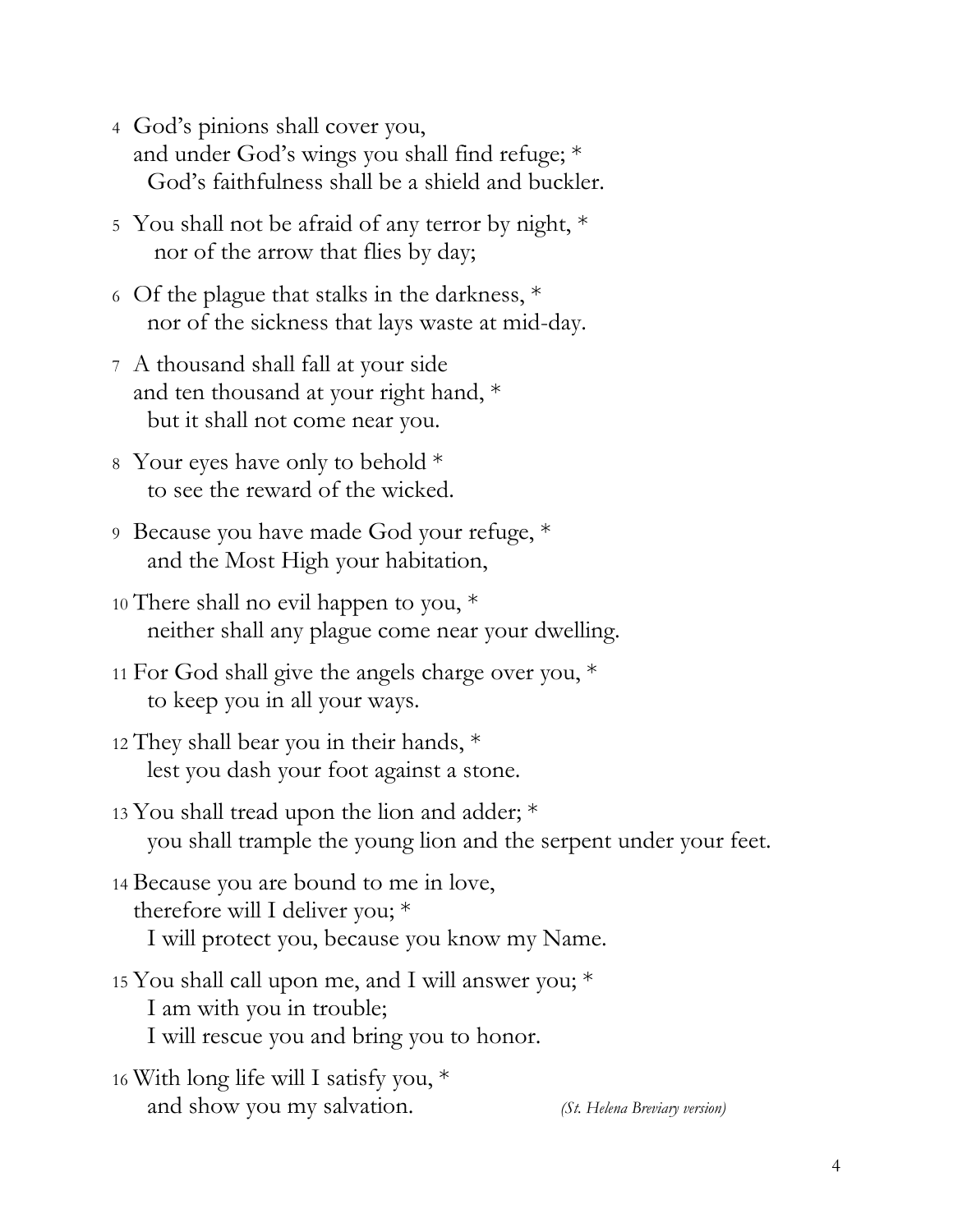#### *At the end of the Psalm is said*

Glory to the holy and undivided Trinity, one God, \* as it was in the beginning, is now, and will be forever. Amen.

# **Psalm 134** *Ecce nunc*

- <sup>1</sup> Behold now, bless the Lord, all you servants of the Lord, \* you that stand by night in the house of the Lord..
- <sup>2</sup> Lift up your hands in the holy place and bless the Lord; \* the Lord who made heaven and earth bless you out of Zion.

## *At the end of the Psalm is said*

Glory to the Father, and to the Son, and to the Holy Spirit: \* as it was in the beginning, is now, and will be for ever. Amen.

*One of the following passages of Scripture is read*

Lord, you are in the midst of us, and we are called by your Name: Do not forsake us, O Lord our God. *Jeremiah 14:9, 22*

*People* Thanks be to God.

Come to me, all who labor and are heavy-laden, and I will give you rest. Take my yoke upon you, and learn from me; for I am gentle and lowly in heart, and you will find rest for your souls. For my yoke is easy, and my burden is light. *Matthew 11:28-30*

*People* Thanks be to God.

May the God of peace, who brought again from the dead our Lord Jesus, the great shepherd of the sheep, by the blood of the eternal covenant, equip you with everything good that you may do his will, working in you that which is pleasing in his sight; through Jesus Christ, to whom be glory for ever and ever. *Hebrews 13:20-21*

*People* Thanks be to God.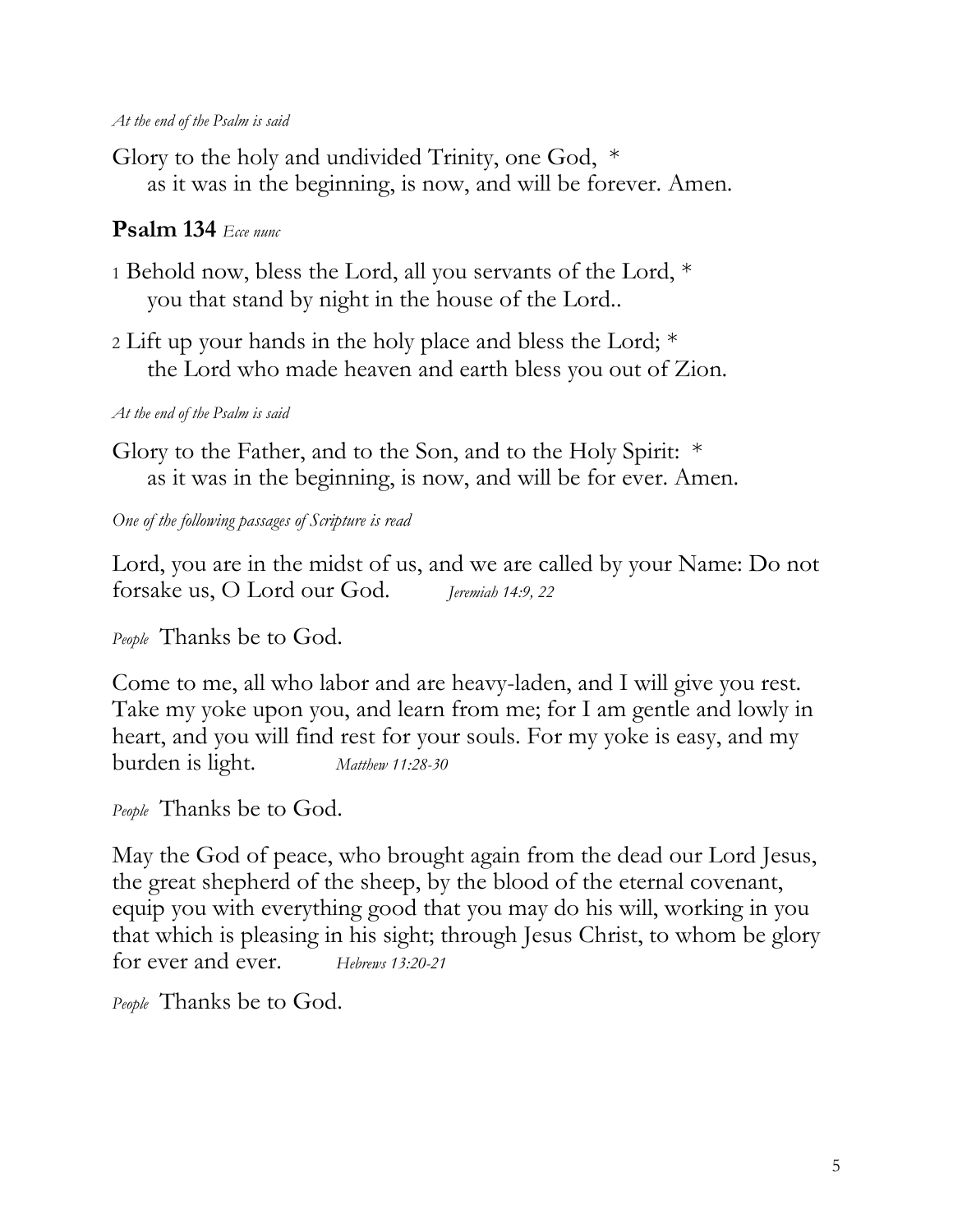Be sober, be watchful. Your adversary the devil prowls around like a roaring lion, seeking someone to devour. Resist him, firm in your faith. *1Peter 5:8-9a*

*People* Thanks be to God.

**Hymn** *O gracious Light, Lord Jesus Christ*



This melody may be sung in rhythmic form:  $\mathcal{D}\mathcal{D}$ 

*Then follows*

V. Into your hands, O Lord, I commend my spirit;

R. For you have redeemed me, O Lord, O God of truth.

V. Keep us, O Lord, as the apple of your eye;

R. Hide us under the shadow of your wings.

Lord, have mercy. *Christ, have mercy*. Lord, have mercy.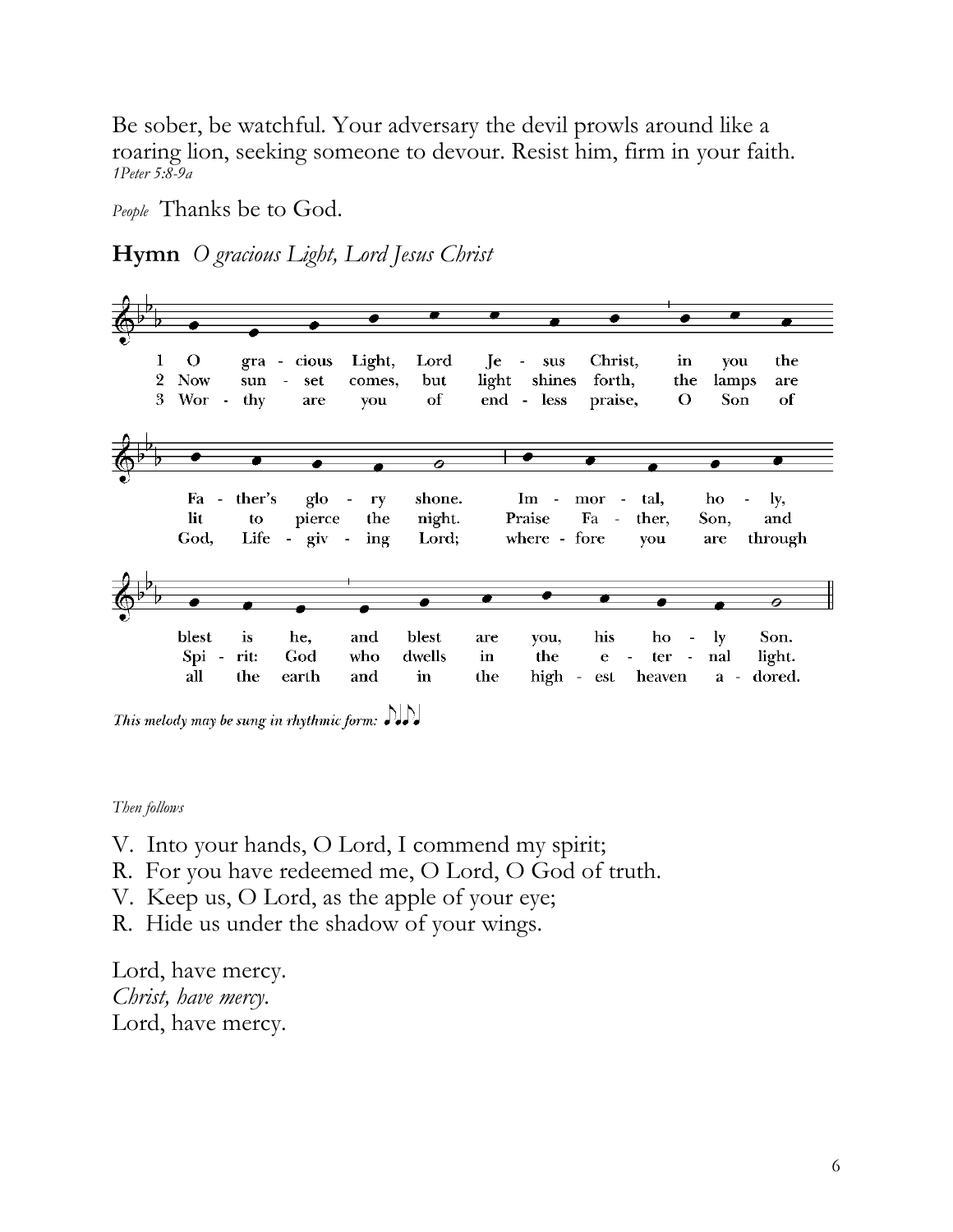#### *Officiant and People*

Our Father in heaven, hallowed be your Name, your kingdom come, your will be done, on earth as in heaven. Give us today our daily bread. Forgive us our sins as we forgive those who sin against us. Save us from the time of trial, and deliver us from evil.

*Officiant* Lord, hear our prayer; *People* And let our cry come to you. *Officiant* Let us pray.

*The Officiant then says one or more of the following Collects*

Be our light in the darkness, O Lord, and in your great mercy defend us from all perils and dangers of this night; for the love of your only Son, our Savior Jesus Christ. *Amen.*

Be present, O merciful God, and protect us through the hours of this night, so that we who are wearied by the changes and chances of this life may rest in your eternal changelessness; through Jesus Christ our Lord. *Amen.*

Look down, O Lord, from your heavenly throne, and illumine this night with your celestial brightness; that by night as by day your people may glorify your holy Name; through Jesus Christ our Lord. *Amen.*

Visit this place, O Lord, and drive far from it all snares of the enemy; let your holy angels dwell with us to preserve us in peace; and let your blessings be upon us always; through Jesus Christ our Lord. *Amen.*

*One of the following prayers may be added*

Keep watch, dear Lord, with those who work, or watch, or weep this night, and give your angels charge over those who sleep. Tend the sick, Lord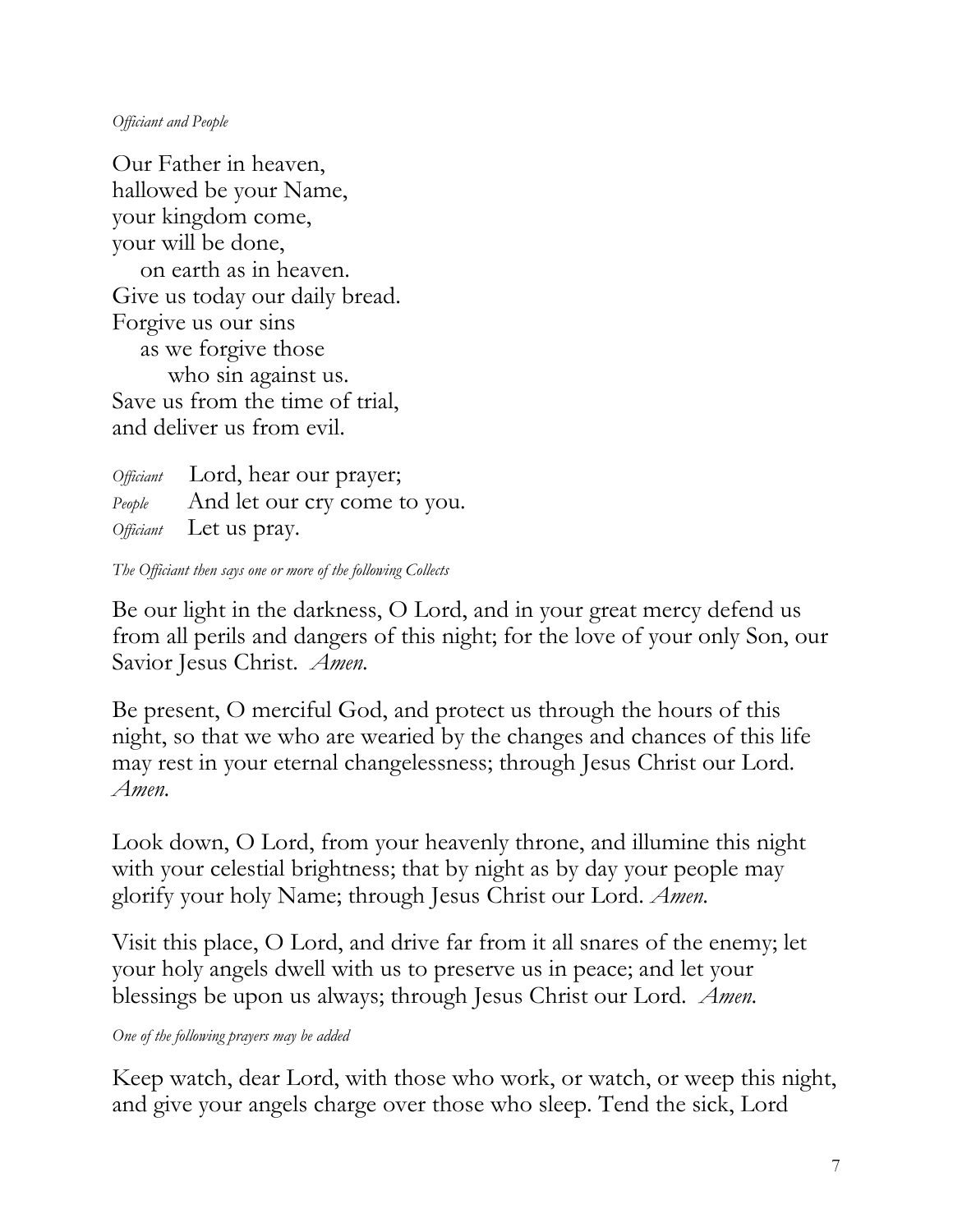Christ; give rest to the weary, bless the dying, soothe the suffering, pity the afflicted, shield the joyous; and all for your love's sake. *Amen*.

## *or this*

O God, your unfailing providence sustains the world we live in and the life we live: Watch over those, both night and day, who work while others sleep, and grant that we may never forget that our common life depends upon each other's toil; through Jesus Christ our Lord. *Amen.*

*Other prayers may be offered at this time.*

*(During the silence people may add their own prayers. Please unmute yourself to voice your thanksgiving or intercession, and mute yourself again at the end of your petition.)* 

*The service concludes with the Song of Simeon with this Antiphon, which is said by all*

Guide us waking, O Lord, and guard us sleeping; that awake we may watch with Christ, and asleep we may rest in peace.

Lord, you now have set your servant free  $*$ to go in peace as you have promised;

For these eyes of mine have seen the Savior, \* whom you have prepared for all the world to see:

A Light to enlighten the nations, \*

and the glory of your people Israel.

Glory to the Father, and to the Son, and to the Holy Spirit: \* as it was in the beginning, is now, and will be for ever. Amen.

*All repeat the Antiphon*

Guide us waking, O Lord, and guard us sleeping; that awake we may watch with Christ, and asleep we may rest in peace.

*Officiant* Let us bless the Lord. *People* Thanks be to God.